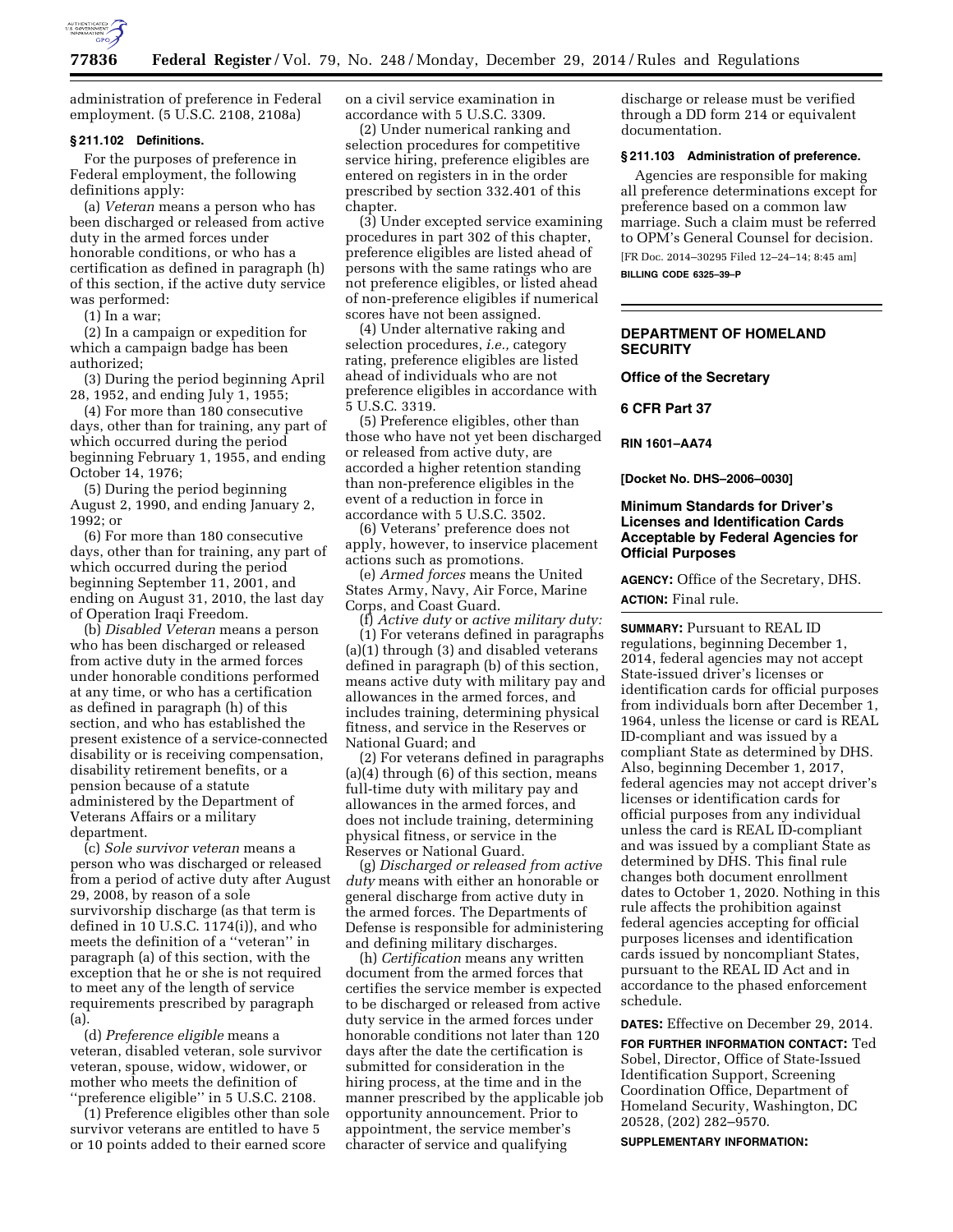# **I. Background**

The REAL ID Act of 2005<sup>1</sup> (the Act) prohibits federal agencies, effective May 11, 2008, from accepting a state-issued driver's license or identification card for any official purpose unless the license or card is issued by a State that meets the requirements set forth in the Act. Official purpose as defined in the Act includes accessing federal facilities, boarding federally regulated commercial aircraft, entering nuclear power plants, and any other purpose as determined by the Secretary of Homeland Security. *Id.*  at § 201(3). Section 205(b) of the Act, however, authorizes the Secretary of Homeland Security to grant extensions of time for States to meet the requirements of the Act if the State provides adequate justification for noncompliance.

On January 29, 2008, DHS promulgated a final rule implementing the requirements of the Act. *See* 73 FR 5272, *also* 6 CFR part 37. The final rule extended the full compliance date from May 11, 2008, to May 11, 2011. *See* 6 CFR 37.51(a). Since promulgation of the final rule, States have made significant progress towards securing their document issuance and productions processes in accordance with the standards set forth in the REAL ID Act. DHS has worked closely with the States to assist with implementation and has provided states with more than \$263 million in grants since fiscal year 2008. Notwithstanding the States' significant progress in meeting the requirements of the Act, many States continued to experience difficulties in satisfying all the requirements, especially in light of diminished budgets during the economic downturn. Because of this, DHS believed that additional time was warranted and, in March 2011, DHS changed the full compliance deadline to January 15, 2013. *See* 76 FR 12269.

In December 2012, DHS began issuing compliance determinations to States submitting certification materials; DHS also announced that DHS would enforce the Act through a phased approach and, in the fall of 2013, released its phased enforcement schedule. Phased enforcement ensures that REAL ID can be implemented in a strategic manner, taking into account the progress made by the States. Phased enforcement also provides DHS with an opportunity to evaluate the effects of enforcement in a measured way that can help inform the development and implementation of

future phases as more States continue to work to come into full compliance. In order to inform the pathway to full enforcement, DHS plans to conduct an evaluation in 2015 to assess the effects of phased enforcement and States' progress in meeting the standards. This approach also can assist federal agencies in applying lessons learned as they consider future access control strategies.

#### **II. Document Enrollment Periods**

The REAL ID regulations include document enrollment dates after which time Federal agencies are prohibited from accepting for official purposes driver's licenses or identification cards from certain individuals, depending on their age, unless those documents are REAL ID-compliant and issued by a fully compliant State. The current regulatory text provides that, beginning December 1, 2014, federal agencies may not, for official federal purposes, accept any driver's licenses or identification cards from individuals born after December 1, 1964, unless such document is a REAL ID-compliant license or card issued by a State determined by DHS to be in full compliance. Furthermore, on or after December 1, 2017, federal agencies may not, for official federal purposes, accept a driver's license or identification card from *any* individual unless such document is a REAL ID-compliant license or card issued by a compliant State. *See* 6 CFR 37.5(b) and (c); 6 CFR 37.27.

With this rule, DHS is changing these document enrollment dates. Without the change, large portions of individuals from REAL ID-compliant jurisdictions would either need to renew their licenses before the end of this year or risk not being able to use them for official federal purposes beginning December 1, 2014. This is because although these individuals may hold licenses from compliant States, those licenses may have been issued prior to State compliance and, therefore, the document itself may not have been issued in accordance with REAL ID standards. Furthermore, the December 1, 2014, and December 1, 2017, document enrollment dates may complicate DHS's enforcement plan and diminish DHS's opportunity to reasonably evaluate the effects of the various enforcement phases.

Additionally, to enforce the December 1, 2014, document enrollment date would require compliant States to significantly accelerate their license issuance processes to accommodate large numbers of residents seeking to renew their licenses by December 2014. Enforcing the date also could result in

these individuals seeking to obtain an alternative acceptable document to establish identity for official federal purposes. Because of these significant operational and cost burdens on both compliant states and their residents, DHS believes there is adequate justification to stay the document enrollment dates.

Thus, the Secretary of Homeland Security, under the authority granted under section 205(b) of the Act, is changing both document enrollment dates to October 1, 2020. Under the REAL ID Act, the maximum validity period for driver's licenses and identification cards may not exceed eight years. The new October 1, 2020 document enrollment date represents nearly a full eight-year enrollment cycle from the January 15, 2013 full compliance date and should give residents of compliant states sufficient time to obtain licenses that satisfy the REAL ID standards, which presumably they will do in accordance with their normal renewal schedule. DHS also is establishing a single document enforcement date, as opposed to a bifurcated approach based on a person's age, to accommodate the phased enforcement schedule and to simplify the implementation process for federal agencies' access control personnel. Nothing in this rule affects the prohibition against federal agencies accepting licenses and identification cards issued by noncompliant States, pursuant to the REAL ID Act and in accordance to the phased enforcement schedule. DHS believes this rule balances the security objective of improving the reliability of identification documents presented for official purposes with the operational and cost burdens on compliant States and their residents.

#### **III. Regulatory Analyses**

#### *A. Administrative Procedure Act*

The Administrative Procedure Act (APA) provides that an agency may dispense with notice and comment rulemaking procedures when an agency, for ''good cause,'' finds that those procedures are ''impracticable, unnecessary, or contrary to the public interest.'' *See* 5 U.S.C. 553(b)(B).

Throughout REAL ID's implementation, DHS has engaged in extensive, ongoing discussions with the States regarding their ability to comply with the REAL ID Act and regulations. Based in part on those communications, DHS believes that phased enforcement offers States the best ability to obtain full compliance with REAL ID. As DHS is currently implementing phased

<sup>1</sup>The Emergency Supplemental Appropriations Act for Defense, the Global War on Terror, and Tsunami Relief, 2005, Public Law 109–13, 119 Stat. 231, 302 (May 11, 2005) (codified at 49 U.S.C. 30301 note).